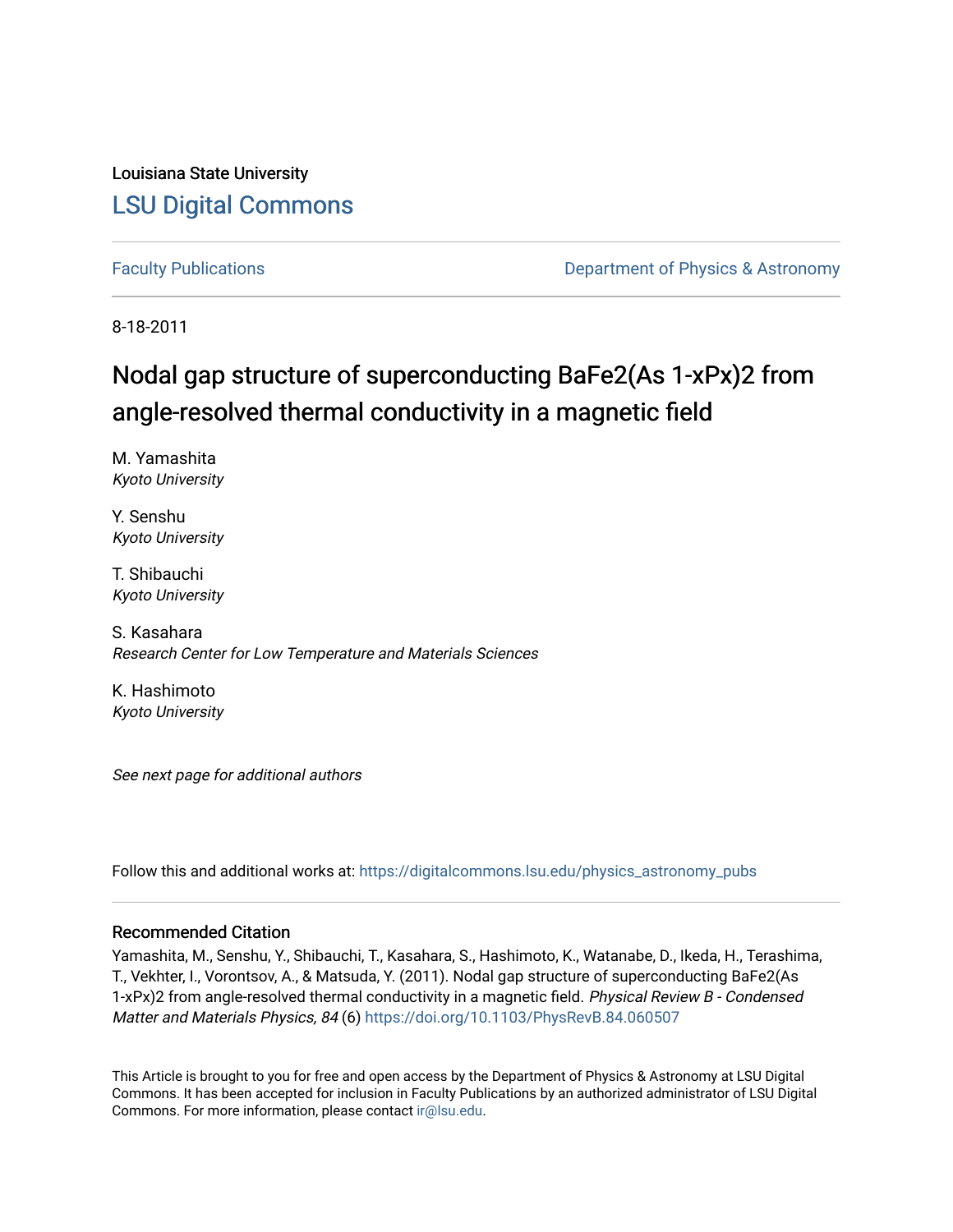## Authors

M. Yamashita, Y. Senshu, T. Shibauchi, S. Kasahara, K. Hashimoto, D. Watanabe, H. Ikeda, T. Terashima, I. Vekhter, A. B. Vorontsov, and Y. Matsuda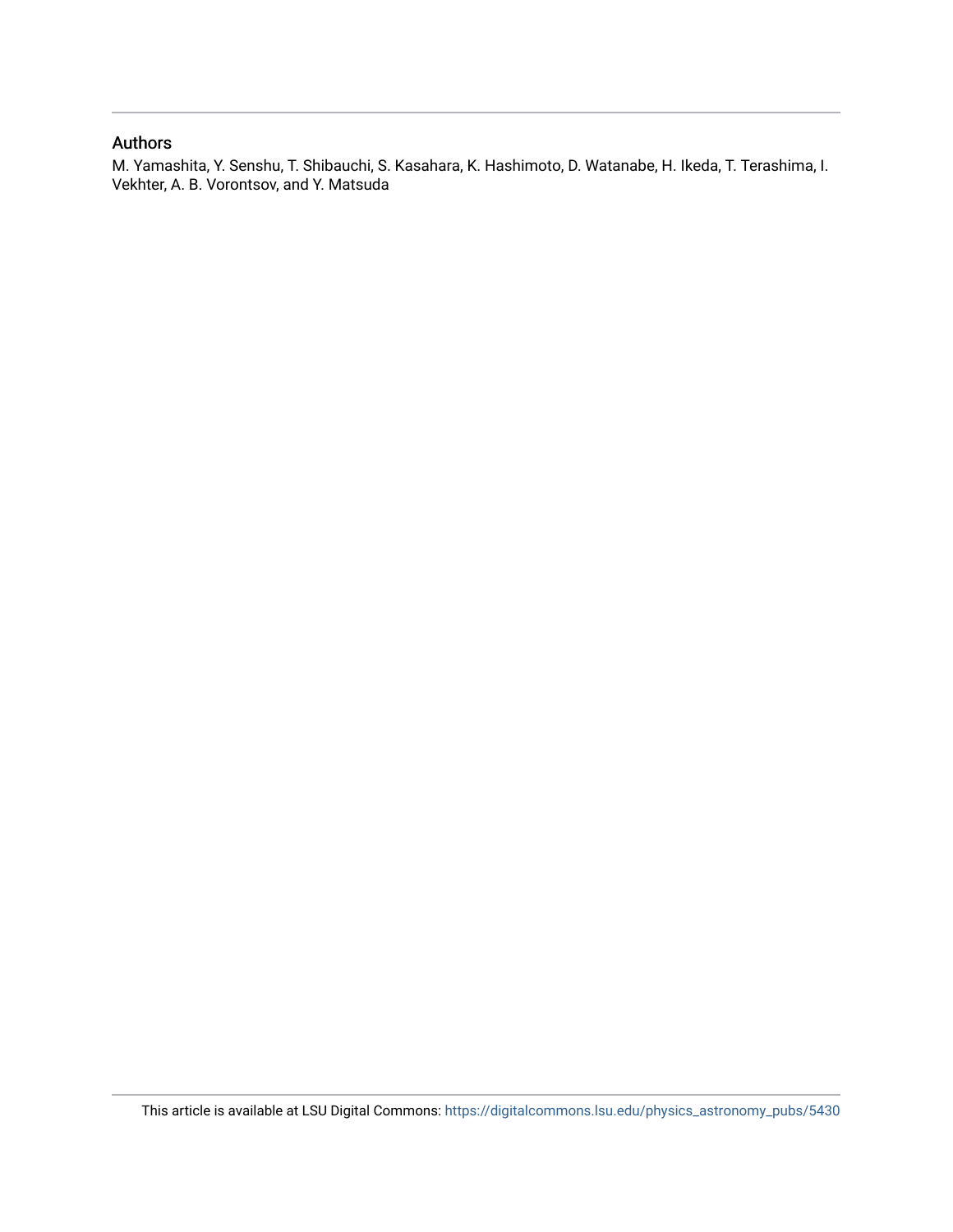## **Nodal gap structure of BaFe**2**(As**1−x**P**x**)**<sup>2</sup> **from angle-resolved thermal conductivity in a magnetic field**

M. Yamashita<sup>1</sup>, Y. Senshu<sup>1</sup>, T. Shibauchi<sup>1</sup>, S. Kasahara<sup>2</sup>, K. Hashimoto<sup>1</sup>, D. Watanabe<sup>1</sup>,

H. Ikeda<sup>1</sup>, T. Terashima<sup>2</sup>, I. Vekhter<sup>3</sup>, A.B. Vorontsov<sup>4</sup>, and Y. Matsuda<sup>1</sup>

<sup>1</sup>*Department of Physics, Kyoto University, Kyoto 606-8502, Japan*

<sup>2</sup>*Research Center for Low Temperature and Materials Sciences, Kyoto University, Kyoto 606-8502, Japan*

<sup>3</sup>*Department of Physics and Astronomy, Louisiana State University, Baton Rouge, Louisiana, 70803, USA and*

<sup>4</sup>*Department of Physics, Montana State University, Bozeman, Montana, 59717, USA*

(Dated: May 12, 2018)

The structure of the superconducting order parameter in the iron-pnictide superconductor BaFe<sub>2</sub>(As<sub>0.67</sub>P<sub>0.33</sub>)<sub>2</sub> (T<sub>c</sub> = 31 K) with line nodes is studied by the angle-resolved thermal conductivity measurements in a magnetic field rotated within the basal plane. We find that the thermal conductivity displays distinct fourfold oscillations with minima when the field is directed at  $\pm 45^\circ$  with respect to the tetragonal a axis. We discuss possible gap structures that can account for the data, and conclude that the observed results are most consistent with the closed nodal loops located at the flat parts of the electron Fermi surface with high Fermi velocity.

PACS numbers: 74.20.Rp, 74.25.fc, 74.70.Xa

The fundamental mechanism that causes high-temperature superconductivity is a central issue in the physics of Fepnictides. Knowledge of the superconducting (SC) gap structure is a major step toward identifying the interactions that produce pairing. However, despite tremendous experimental and theoretical efforts, the SC gap structure remains one of the most controversial topics in these materials. The Fe-pnictides have several electron and hole bands and the interband inter-action is very important for superconductivity.<sup>[1](#page-5-0)</sup> Nesting between electron and hole bands promotes antiferromagnetism and the  $s_{\pm}$ -wave gap symmetry with a sign change between nested bands.[2](#page-5-1)[,3](#page-5-2) In contrast, orbital fluctuations promote an  $s_{++}$  gap without a sign change.<sup>[4](#page-5-3)</sup>

Recent experiments revealed that several Fe-pnictide superconductors have line nodes in the SC gap. They include LaFePO ( $T_c \approx 6$  K)[,](#page-5-4)<sup>5[,6](#page-5-5)</sup> heavily hole-doped KFe<sub>2</sub>As<sub>2</sub>  $(T_c \approx 3 \text{ K})^7$  $(T_c \approx 3 \text{ K})^7$  and BaFe<sub>2</sub>(As<sub>1-x</sub>P<sub>x</sub>)<sub>2</sub>.<sup>[8](#page-5-7)[,9](#page-5-8)</sup> The presence of line nodes in the latter material is especially intriguing because the transition temperature of this system in the optimally doped region[,](#page-5-9)  $T_c = 31 \text{ K}$  at  $x = 0.33, ^{10}$  is comparable to the highest  $T_c$  of hole-doped (Ba<sub>1−x</sub>K<sub>x</sub>)Fe<sub>2</sub>As<sub>2</sub> ( $T_c$  = 37K) whose Fermi surface (FS) is fully gapped in the SC state. $11,12$  $11,12$ In BaFe<sub>2</sub>(As<sub>1-x</sub>P<sub>x</sub>)<sub>2</sub>, substitution of isoelectronic P for As suppresses the magnetic order and induces superconductivity without charge doping. This system is very clean as demonstrated by the observed quantum oscillations $13$  and by the low critical current density in the vortex state.**?** In addition, the  $x$ -dependence of several physical quantities is consistent with a quantum critical point near the boundary of magnetism and superconductivity.[15](#page-5-13) Therefore this system is suitable for studying the intrinsic nature of the high- $T_c$  superconductivity and for determining the detailed SC gap structure.

Here we report angle-resolved measurements of the thermal conductivity  $\kappa$  in a rotated magnetic field H, which is a bulk probe of the position of the gap nodes in unconventional superconductors.<sup>[16](#page-5-14)[–22](#page-5-15)</sup> We observed distinct fourfold modulations under field rotation within the ab plane. Combined with the results of the superfluid density  $\rho_s$ ,  $\delta$  specific heat  $C$ ,  $\delta$  the

band structure calculation and guided by comparison with the theoretical predictions for angular variations of  $\kappa$  for different FS shapes and nodal structures, we conclude that the nodal lines form closed loops at the flatter part of the outer electron pocket near the intersection of the electron pockets with the  $\Gamma$ -X line.

 $\kappa$  was measured for BaFe<sub>2</sub>(As<sub>0.67</sub>P<sub>0.33</sub>)<sub>2</sub> single crystals<sup>[10](#page-5-9)</sup> by the steady-state method with the thermal current  $q$  along the tetragonal a axis [Fig. [1\(](#page-3-0)a)]. We rotate  $H$  within the ab plane with a misalignment of less than 0.02° from the plane. The temperature and field dependence of  $\kappa/T$  of the present crystal agree with the data in Ref. [8](#page-5-7), including finite residual  $\kappa/T$  at  $T \to 0$  K in zero field and  $\sqrt{H}$  dependence of  $\kappa/T$ , expected of linear nodes.

Figure [1\(](#page-3-0)a) depicts the angular variation of  $\kappa(\phi)$ , where  $\phi$ is the angle between the a axis and H. We measured  $\kappa(\phi)$ by changing  $\phi$  after field cooling at  $\phi = 0^\circ$ . The subsequent measurement with an inverted direction of rotation did not produce any hysteresis in  $\kappa(\phi)$ . At  $\phi = \pm 45^{\circ}$ ,  $\kappa(\phi)$ shows minima, indicating the presence of fourfold modulation. As shown by the solid lines,  $\kappa(\phi)$  at each T and H can be decomposed as  $\kappa(\phi) = \kappa_0 + \kappa_{2\phi} + \kappa_{4\phi}$ , where  $\kappa_0$  is a constant, and  $\kappa_{2\phi} = C_{2\phi} \cos 2\phi$  and  $\kappa_{4\phi} = C_{4\phi} \cos 4\phi$  are the terms with twofold and fourfold symmetry respectively. The twofold contribution appears because of the difference in transport with the field parallel to and normal to the heat current,<sup>[18](#page-5-17)</sup> and is present even for an isotropic gap. However, in contrast to most previously studied nodal superconductors,<sup>[17](#page-5-18)</sup> the amplitude of the twofold term is smaller than that of the fourfold term [Fig. [1\(](#page-3-0)b)]. As we see below, this imposes constraints on the shape of the superconducting gap.

Figures [1\(](#page-3-0)c)–1(h) display  $\kappa_{4\phi}/\kappa_n$  at low T and low H, which is directly related to the SC gap structure. The normalstate  $\kappa_n$  value is obtained from the residual resistivit[y](#page-5-9)<sup>10</sup> by using the Wiedemann-Franz law. We observe clear fourfold oscillations with the amplitude  $|C_{4\phi}|/\kappa_n \sim 0.01-0.02$ . Such oscillations are due to the creation of unpaired quasiparticles in the regions with small or vanishing gaps by the applied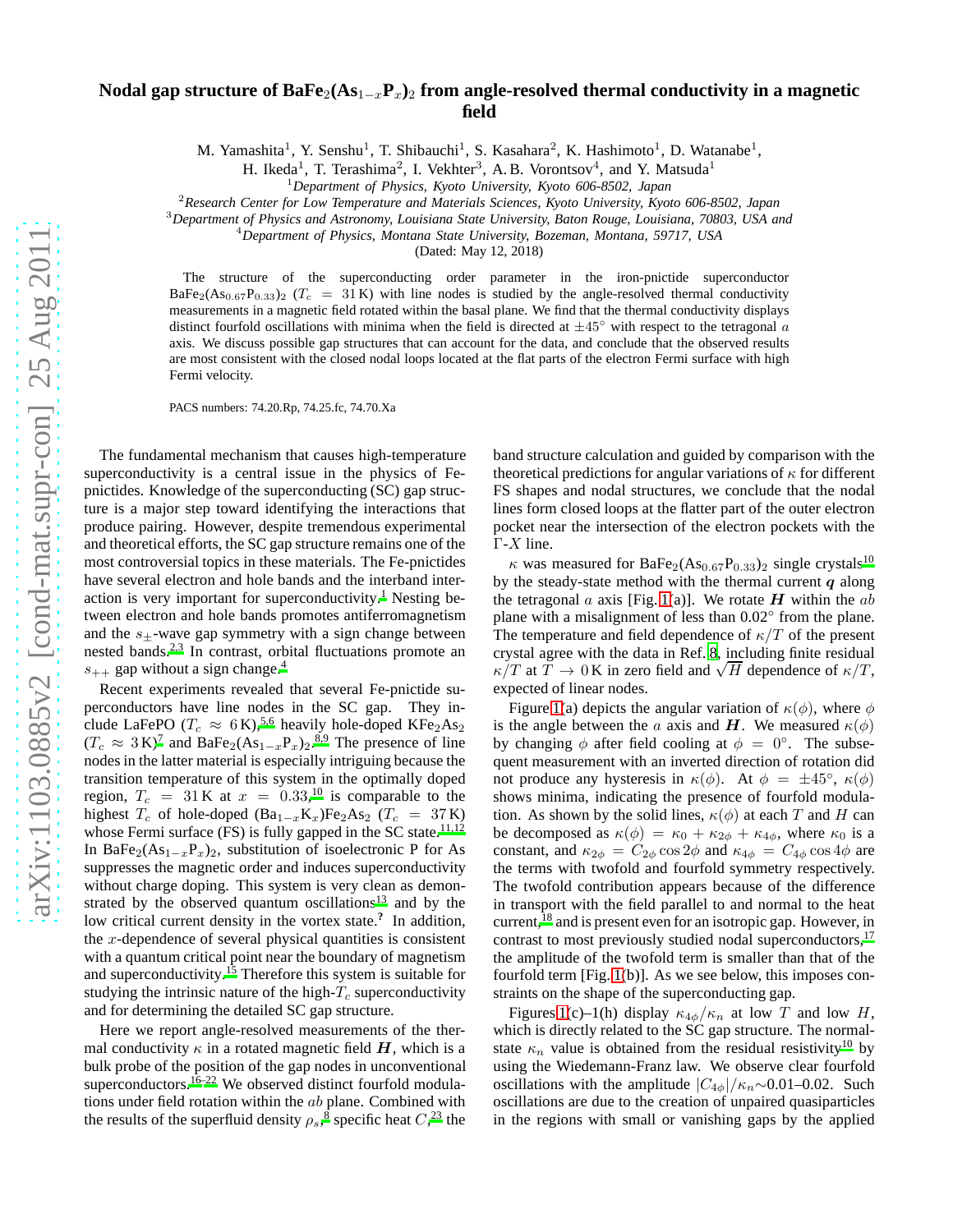

<span id="page-3-0"></span>FIG. 1: (Color online) (a) Angular variation of  $\kappa(\phi)$  in BaFe<sub>2</sub>(As<sub>0.67</sub>P<sub>0.33</sub>)<sub>2</sub> with a fit to  $\kappa(\phi) = \kappa_0 + \kappa_{2\phi} + \kappa_{4\phi}$  (blue line). The green (yellow) line represents the twofold (fourfold) term obtained by the fitting. The inset illustrates the measurement configuration. (b) The magnitudes of  $\kappa_{2\phi}$  and  $\kappa_{4\phi}$  at 2 K are plotted against the field magnitude H. (c)–(e) The fourfold term  $\kappa_{4\phi}$  at  $\mu_0 H = 2$  T. (f)–(h)  $\kappa_{4\phi}$  at  $T = 2$  K.

field. Previous  $\kappa/T(T,H)$  and  $\rho_s(T)$  measurements<sup>[8](#page-5-7)</sup> already indicate the presence of nodes rather than the gap minima, so we focus solely on the location of the nodes. The strength of the pair breaking in a given near-nodal region vanishes if the Fermi velocity  $v_F$  is parallel to  $H$ , and is maximal for  $v_F \perp H$ . At the lowest energies this can be explained by the Doppler shift of the quasiparticle energy by the amount  $\delta \epsilon(\mathbf{r}, \mathbf{v}_F) = \mathbf{v}_F(\mathbf{k}) \cdot \mathbf{p}_s(\mathbf{r})$ , where  $\mathbf{p}_s$  is the superflow due to the vortices in the plane normal to  $H$ , <sup>[16](#page-5-14)</sup> and more microscopic theories retain this structure.<sup>[18](#page-5-17)</sup> Hence rotating  $H$  provides a probe of the node positions.

 $BaFe<sub>2</sub>(As<sub>0.67</sub>P<sub>0.33</sub>)<sub>2</sub>$  is a multiband system. We obtained the FS from the band structure calculations including spinorbit coupling using a density functional theory implemented in the WIEN2K code. The FS consists of five quasi-cylindrical pockets, three hole pockets at the center of the Brillouin zone, and two electron pockets centered at its corners [Fig. [2\(](#page-3-1)a)]. Because of the body-centered tetragonal symmetry, the  $k_z$ cuts of electron sheets are elliptical, with only twofold symmetry. These ellipses are rotated by 90 $^{\circ}$  between  $k_z$ =0 and  $\pm \frac{2\pi}{c}$ , forming a so-called "snake that swallowed a chain" shape. As shown in Figs.  $3(a) - 3(c)$  $3(a) - 3(c)$  $3(a) - 3(c)$ , flat regions appear in the electron pockets around point A (along  $\Gamma$ -X) and the FS has a higher curvature near point B.



<span id="page-3-1"></span>FIG. 2: (Color online) (a) Fermi surface of  $BaFe<sub>2</sub>(As<sub>0.67</sub>P<sub>0.33</sub>)<sub>2</sub>$ . The shading represents the in-plane Fermi velocity  $v_F^{ab}$ . Note that the flat parts of the outer electron sheets [near point A in Figs. 3(a)–  $3(c)$ ] have high  $v_F^{ab}$  values, which correspond to the gray shading in Figs. 2(b) and 2(c). (b), (c) The DOS,  $N(\varepsilon_F)$  ( $\propto C/T$ ) and  $N(\varepsilon_F)(v_F^{ab})^2 \propto \kappa/T$  of each band as a function of  $v_F^{ab}$ .

The first question is at which FS(s) are the nodes located. We believe that the nodes are on the electron sheets. First, recent bulk-sensitive laser angle-resolved photoemission spectroscopy (ARPES) experiments report isotropic gaps in all three hole pockets around  $Z$  point[.](#page-5-19)<sup>24</sup> This by itself excludes the d-wave gap symmetry and we focus on the  $A_{1g}$  representation. Second, there are significant changes in the shape of the hole FSs with x in BaFe<sub>2</sub>(As<sub>1−x</sub>P<sub>x</sub>)<sub>2</sub>, while the shape of the electron surfaces remains nearly the same.<sup>[10](#page-5-9)</sup> The slope of the  $T$ -linear penetration depth, indicative of robust line nodes, simply scales with  $T_c$  in a wide range of  $x<sub>1</sub><sup>25</sup>$  $x<sub>1</sub><sup>25</sup>$  $x<sub>1</sub><sup>25</sup>$  implying little change in  $v_F$  at the near-nodal regions. Finally, in an applied field the residual  $\kappa/T$  exhibits a clear  $\sqrt{H}$  dependence<sup>[8](#page-5-7)</sup> over a much wider range than the residual specific heat  $C/T$ , which looks nearly linear above  $5 T<sup>23</sup>$  $5 T<sup>23</sup>$  $5 T<sup>23</sup>$ . This suggests that the nodes are located in regions with higher in-plane Fermi velocity  $v_F^{ab}$ , as those give a lower relative contribution to  $C/T$  [proportional to the density of states, DOS,  $N(\varepsilon_F, H)$ ] than to transport [proportional to  $N(\varepsilon_F)(v_F^{ab})^2$ ]. The shading of Fig. [2\(](#page-3-1)a) represents the magnitude of  $v_F^{ab}$  with the red (blue) area denoting regions with high (low) Fermi velocity. It is clear that the hole pockets have low velocity and heavy mass quasiparticles, while the electron FS sheets have high velocity and light mass. Considering that the electron pockets have a lower scattering rate than the hole pockets, their contribution to the total thermal conductivity is even more pronounced. Note that these regions with high  $v_F^{ab}$  also have a higher Doppler shift  $\delta \varepsilon$  for  $H \perp ab$ . Together, these observations strongly support the scenario with the nodes on the electron sheet.

The above analysis also suggests that the nodes may be located in the flat parts in the outer electron sheets, where the Fermi velocity is highest. Indeed, Figs. [2\(](#page-3-1)b), and 2(c) depict  $N(\varepsilon_F)$  ( $\propto C/T$ ) and  $N(\varepsilon_F)(v_F^{ab})^2$  ( $\propto \kappa/T$ ) as a function of  $v_F^{ab}$ . The gray shaded areas indicate the high velocity regions with  $v_F^{ab} \ge 0.3 \times 10^6$  m/s, flat parts in the outer electron sheets. Although their contribution is less than 5% in the total DOS, it exceeds 30% in the net  $\kappa/T$ , or more if the longer mean free path is accounted for.

The profile of  $\kappa(\phi)$  under a rotated field allows us to fur-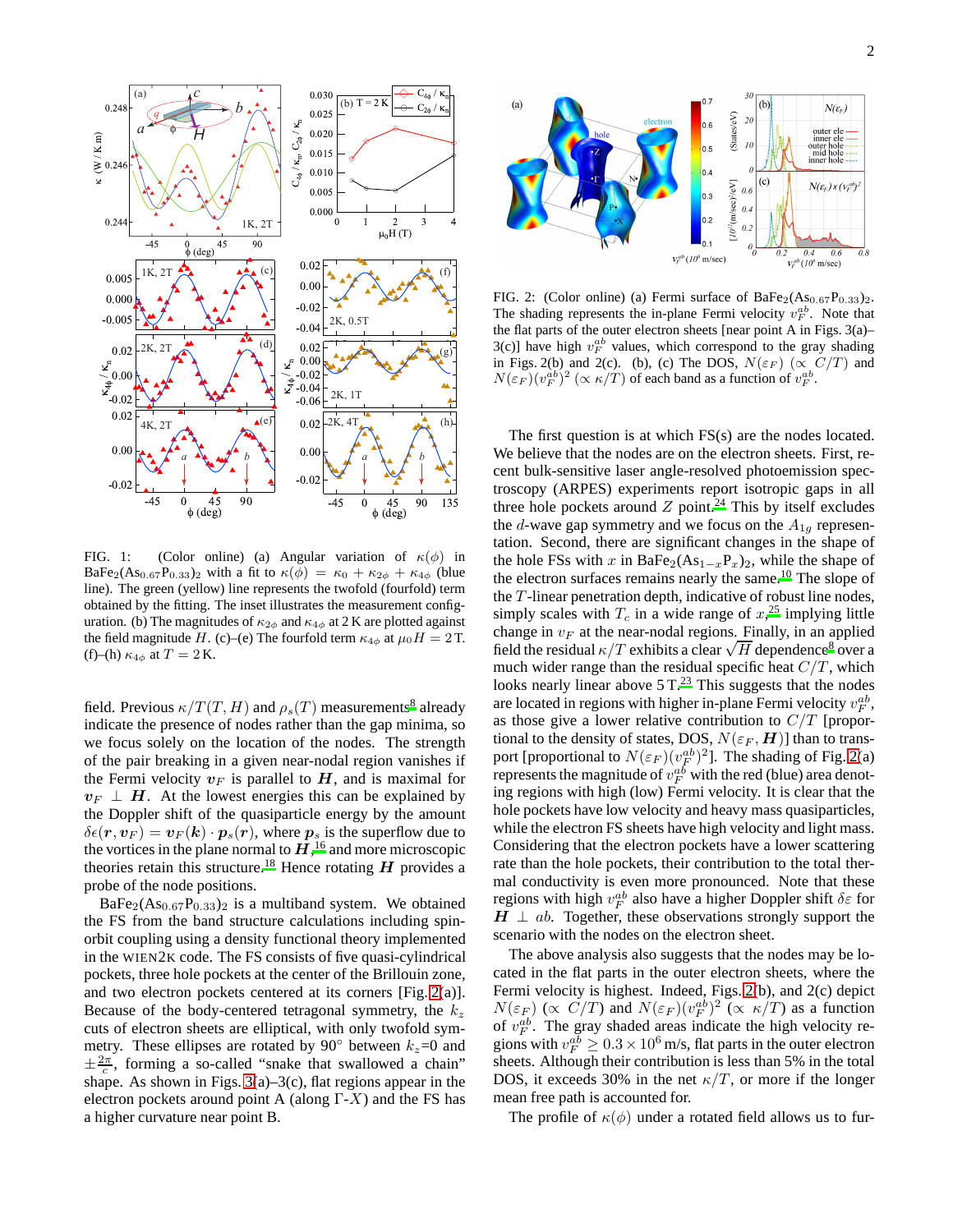

<span id="page-4-0"></span>FIG. 3: (Color online) (a)–(c) Possible node positions on the electron Fermi surfaces. For  $k_z = 0$  and  $\pm \frac{2\pi}{c}$ , electron surface cross-sections are approximately elliptical,  $(d)$ – $(g)$ .  $(d)$ ,  $(e)$  When the nodes are on the flat part, the field-induced states near all nodes (filled red circles) have a comparable contribution to the heat current for  $H \parallel q$  (d) and for  $H \perp q$  (e), so that the twofold component of  $\kappa$  is nearly absent. (f), (g) When the nodes are on the sharp ends, the field-induced DOS is small for nodes with  $v_F$  nearly parallel to  $H$  (black crosses). The nodes with more quasiparticles (red circles) have a different angle between  $v_F$  and  $q$  for the two field orientations, leading to a dominant two-fold anisotropy. (h) Comparison of  $\kappa(\phi)$  for the two cases with the scattering rate  $\gamma = \Gamma/2\pi T_c = 0.01$ , phase shift of scattering  $\delta = 60^{\circ}$ , and the ratio of interband to intraband scattering  $\delta v = 0.9$ .

ther explore the nodal locations. The fourfold oscillations of  $\kappa(\phi)$  of similar amplitude to that in materials with vertical line nodes argue against nearly horizontal line nodes sug-gested by several theories.<sup>[26](#page-5-21)[,27](#page-5-22)</sup> Depending on the temperature and field range either minima or maxima of  $\kappa_{4\phi}$  can indicate nodal directions.[18](#page-5-17) The inversion of the oscillations re-ported in Fe(Se,Te) with a similar FS structure<sup>[21](#page-5-23)</sup> occurs at a much higher temperature and field than our range (0.03≤  $T/T_c \leq 0.13$  and  $0.007 \lesssim H/H_{c2} \lesssim 0.06$ ). Therefore the minima at  $\phi = \pm 45^{\circ}$  observed in our low-T and low-H range indicate that the nodes are located at the position of the FS where  $v_F$  is nearly parallel to  $[\pm 1, \pm 1, 0]$  directions.

In the  $A_{1g}$  symmetry we consider three possible nodal structures shown in Figs.  $3(a)-3(c)$ ; (a) eight vertical line nodes, (b) closed loop line nodes in the flat part, $30$  and (c) nodal loops in the high curvature part. To distinguish between those possibilities we compute the profile of the thermal conductivity as a function of the field angle using the microscopic approach of Ref. [18](#page-5-17) generalized to the multiband system in Ref. [22](#page-5-15), which has been successful in describing  $C/T$  and  $\kappa/T$  oscillations on equal footing. We take one electron and one hole FS, assume the hole FS to be fully gapped,



<span id="page-4-1"></span>FIG. 4: (Color online) Results of the calculations for the 3D FSs with nodal loops. (a) The superfluid density remains linear down to low temperatures for different values of the scattering rate  $\gamma$ . (b) At the same time a large residual term in the thermal conductivity in zero field is observed. (c), (d) Anisotropy of thermal conductivity at low  $T$  for several values of  $H$ . A large fourfold term with a minimum at 45◦ is observed for cleaner material with sizable inter-band scattering (as well as for the dirtier case with small inter-band scattering).

and consider a nodal order parameter on the electron sheet. An intuitive physical analysis connects the smallness of the twofold term with the nodes in the flat part of the ellipse see Figs.  $3(d) - 3(g)$  $3(d) - 3(g)$  $3(d) - 3(g)$ . The two ellipsoids represent the electron sheets at  $(\frac{\pi}{a}, \frac{\pi}{a})$  and  $(\frac{\pi}{a}, -\frac{\pi}{a})$  points respectively. Recall that quasiparticles are predominantly generated at locations where  $v_F \perp H$  (filled red circles), and quasiparticles with  $v_F \parallel q$ contribute more to the heat transport. If the nodes are in the high curvature region [in the case of Fig. [3\(](#page-4-0)c)], the Fermi velocities at the nodes are not parallel. For the field parallel (normal) to the heat current, the majority of unpaired states have  $v_F$  nearly normal (parallel) to the heat current [Figs. [3\(](#page-4-0)f),(g)] yielding a dominant twofold component [see the red curve in Fig. [3\(](#page-4-0)h)]. In contrast, the nodes on the flat part of the ellipse [in the case of Fig. [3\(](#page-4-0)b)] have a nearly identical direction of the Fermi velocity [Figs.  $3(d)$ , and  $3(e)$ ], and contribute equally to the q for both  $H||q$  and  $H \perp q$  [see the black curve in Fig. [3\(](#page-4-0)h)]. Thus our observation that a large fourfold component dominates over the twofold one showing clear minima near  $\pm 45^\circ$  eliminates the possibility of the nodal loops at the sharp edges of the FS (Fig. [3\(](#page-4-0)c)). It also argues against vertical line nodes [Fig. [3\(](#page-4-0)a)] as this order parameter structure would essentially average the two curves in Fig. [3\(](#page-4-0)h), leaving a large twofold anisotropy<sup>[22](#page-5-15)</sup> not seen in our experiment.

To confirm that the nodal loops as sketched in Fig. [3\(](#page-4-0)b) consistently describe the bulk of the experimental measurements, we performed calculations for a three-dimensional (3D) FS given by  $2mE_f = (k_x a)^2/(1 - \mu \cos \frac{k_z c}{2}) + (k_y a)^2/(1 +$  $(\mu \cos \frac{k_z c}{2})$ . For  $\mu = 0.5$  the FS closely mimics that obtained in the band structure calculations. We took the order parameter in the form  $\Delta = \Delta_e Y(\phi, k_z)$ , where  $Y(\phi, k_z)$  =  $1 - |r(k_z)| + r(k_z) \cos 2\phi$ , and  $r(k_z) = -0.6 \cos \frac{k_z c}{2}$ . We